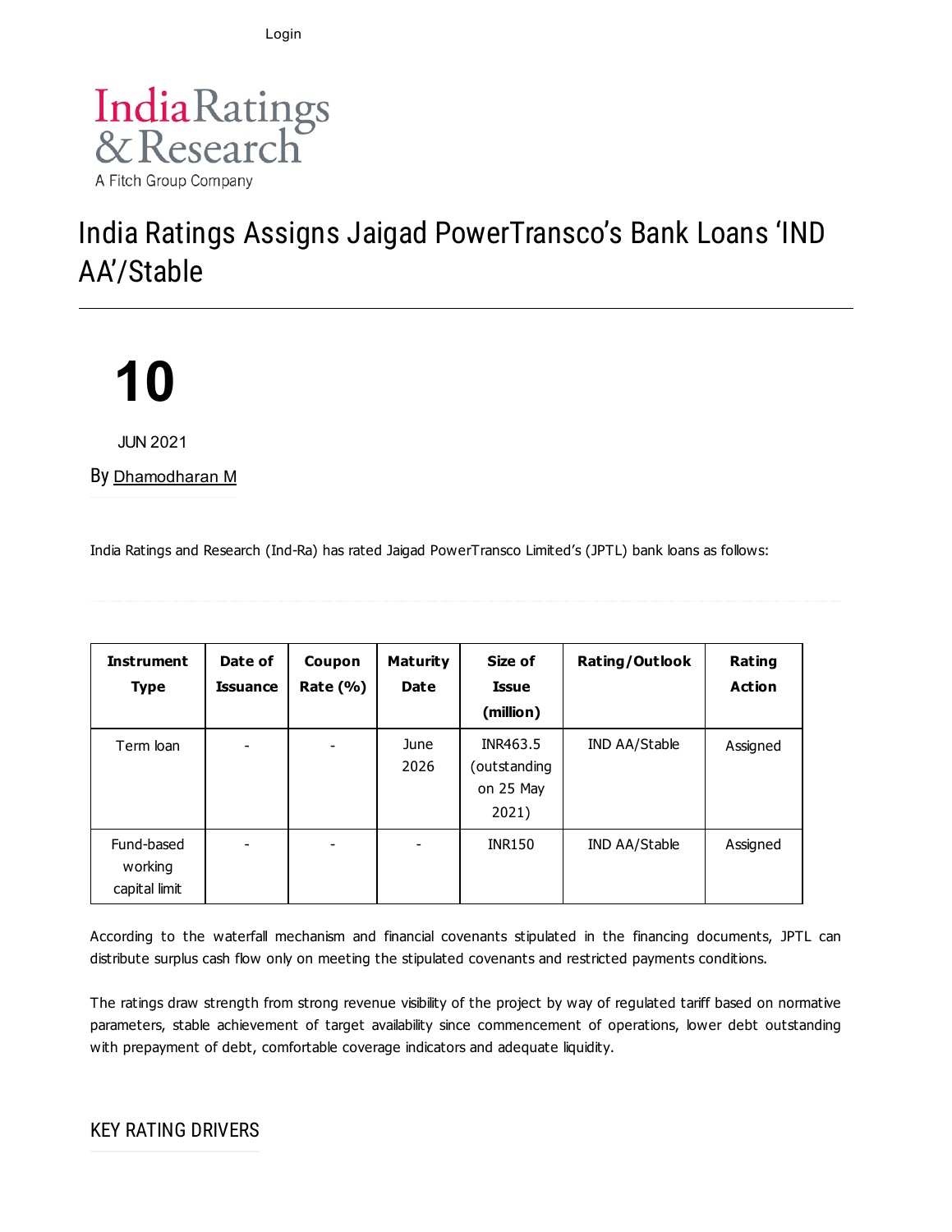**Low Revenue Risk; Stable Operations:** The project's revenue is regulated in nature, where the tariff is determined by the Maharashtra Electricity Regulatory Commission (MERC) based on Multi Year Tariff Regulations 2019. Under the framework, the aggregate revenue requirement (ARR) for a transmission licensee is arrived based on the normative operation and maintenance (O&M) expense, depreciation, interest on loans and return on equity. The regulation features truing up of revenue, which involves comparing the normative parameters factored in while approving the revenue requirement and the actuals. Subsequently, the surplus/gap is adjusted in the ARR for the forthcoming years. MERC, in its order dated 30 March 2020, has notified the ARR for FY21-FY25. The target transmission system availability to recover the entire ARR is 98% and incentives are available for availability up to 99.75%.

The average availability of the transmission system was 99.32% for FY11-FY21. In FY21, the average monthly availability stood at 99.77%. The agency does not foresee any challenges in terms of achieving the target availability, given the stable track record and low operating complexity of the transmission asset.

**Liquidity Indicator – Adequate.** The company's liquidity is adequate with strong forward looking average debt service coverage ratio (DSCR). Prepayment of term loan from the surplus has significantly reduced the company's interest cost, resulting in strong coverage indicators. Furthermore, the company's debtor position is comfortable with receivable period of 54 days in FY20, reflecting strong collection. In the past, the project has not resorted to using any working capital on account of surplus liquidity. JPTL had availed a fund-based working capital limit of INR150 million in September 2020.

**Comfortable Debt Structure:** The rated debt comprises term loan and working capital limit. The term loan is repayable in 52 structured quarterly instalments ending in 1OFY31. The company prepaid its term loan, thus reducing the outstanding significantly; the remaining term loan will be repaid by June 2026 leaving a tail period of seven years and eight months. The debt structure also features an unfunded debt service reserve account of INR75 million, equivalent to one quarter of principal and interest obligation, which will be available when the borrower is unable to meet its debt repayment commitments on its own. The financing agreements further features a minimum DSCR of 1.1x and any upstreaming of cash flow is subject to meeting of the stipulated covenants.

**Experienced Sponsor:** JSW Energy Limited (JEL; 'IND [AA-'/Stable](https://www.indiaratings.co.in/PressRelease?pressReleaseID=53794&title=India-Ratings-Assigns-JSW-Energy-and-its-NCDs-%E2%80%98IND-AA-%E2%80%99%2FStable)), which owns 74% stake in JPTL, is engaged in power generation and transmission, primarily in Karnataka, Maharashtra, Rajasthan, and Himachal Pradesh. The company has its presence across power sectors including generation, power transmission, mining, power plant equipment manufacturing and power trading. JEL has s total generation capacity of 4,559MW, of which 3,158MW is thermal power, 1,391MW is hydropower and 10MW solar power.

Maharashtra State Electricity Transmission Company Limited (MSETCL) owns the balance 26% stake in JPTL. MSETCL is a state-owned entity incorporated in June 2005 after the unbundling of the erstwhile Maharashtra State Electricity Board. It operates 681 extra high voltage substations and 48,321 circuit kms of transmission lines with a transformation capacity of 128,990 mega-volt ampere.

**Moderate Counterparty; Concentration Risk:** The aggregate yearly revenue requirement of all the transmission licensees is the total transmission system cost (TTSC) of intra-state transmission system. This will be recovered from the transmission system users (TSUs) in proportion of base transmission capacity rights of each TSU. The state transmission utility will administer the payments between TSUs and the transmission licensees. Furthermore, any shortfall in the recovery of TTSC from the TSUs will be proportionately shared among the licensees.

The major user for the intrastate transmission system in Maharashtra is Maharashtra State Electricity Distribution Company Limited (MSEDCL), posing the concentrated nature of counterparty risk. However, MSEDCL is a stateowned entity and its track record of stable collections over FY18-FY20 mitigates this risk to a considerable extent. MSEDCL contributes around 84% to JPTL's revenue and the balance is from other distribution companies and open access users in Maharashtra.

**Moderate O&M Risk:** The O&M of transmission lines is carried out in-house while the bays located at the sub-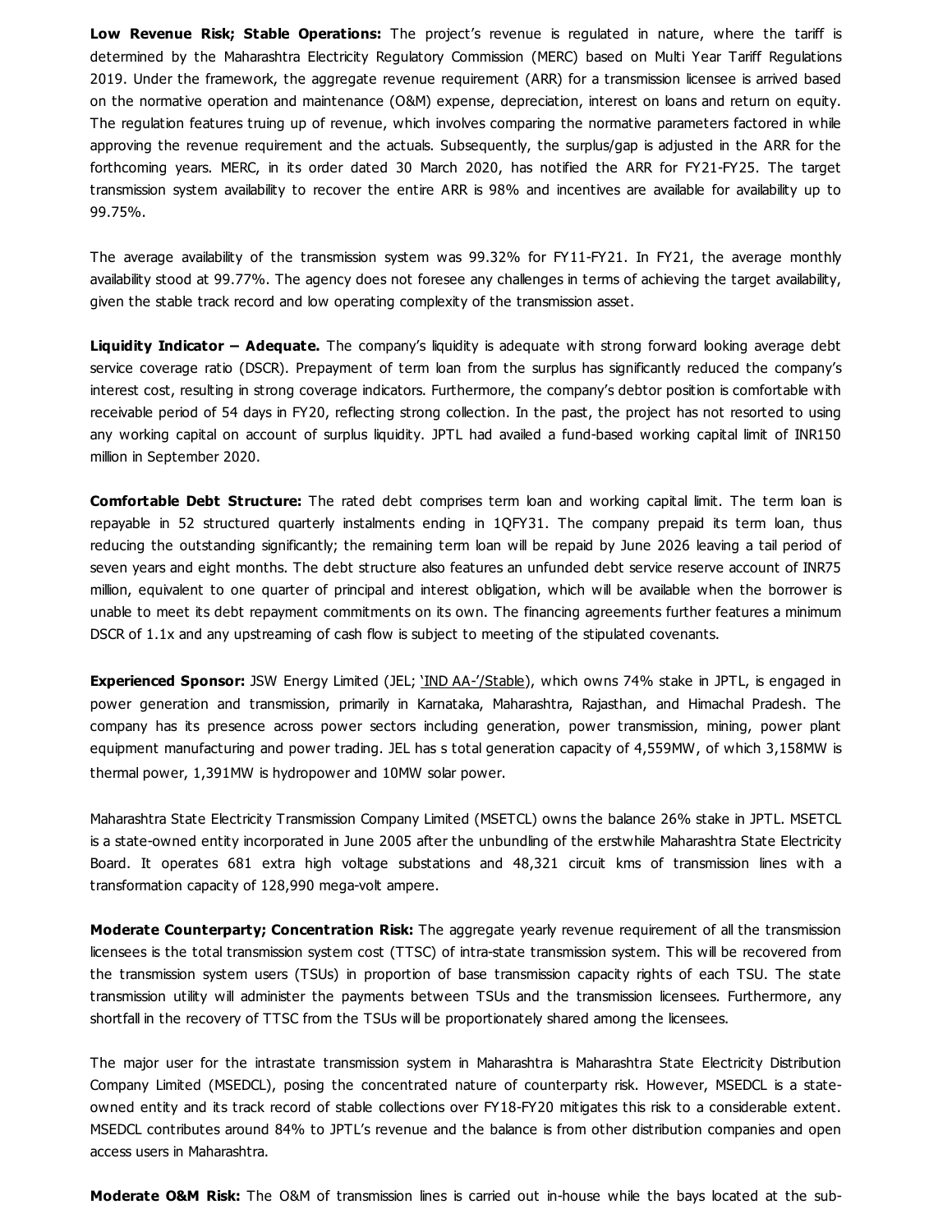station are managed by MSETCL. The company has signed an O&M agreement with MSETCL. The underlying transmission assets have demonstrated high availability since the commencement of operations in FY11.. The project, consisting of only transmission lines, has high reliability and low maintenance complexity, given the wellestablished technology and long design life of such assets. Ind-Ra believes the experience of JPTL and MSETCL to be adequate in O&M of transmission assets. Ind-Ra also takes comfort from the maintenance of a contingency reserve as required under the regulations, which could be used to restore the asset in case of any force majeure event.

**Financial Performance:** The company reported a total income of INR548.3 million in 9MFY21 (FY20: INR819.5 million) with an EBITDA margin of 92.8% (93.5%).

#### RATING SENSITIVITIES

**Positive:** A sustained improvement in counterparty credit profile could lead to a positive rating action.

**Negative**: Future developments that could, individually or collectively, lead to a negative rating action are:

- any adverse regulatory action materially affecting cash flows,
- any increase in the receivable days causing liquidity stress,
- a significant fall in availability in transmission line, leading to a reduction in ARR,
- DSCR reducing below 1.5x,
- · deterioration in the credit profiles of the counterparty and the sponsor.

#### COMPANY PROFILE

JPTL is a joint venture between JEL and MSETCL to facilitate power evacuation from JEL's operational 1,200 MW power plant in Jaigad, Ratnagiri district, Maharashtra as well as other power projects in the region and also transfer power from generation units to New Koyna and Karad. JPTL was awarded the transmission license by MERC on 8 February 2009, which authorised the company to establish, operate and maintain two transmission lines Jaigad -New Koyna (55 km - 400 kV Double Circuit Quad transmission line) and Jaigad–Karad (110 km - 400 kV Double Circuit Quad transmission line) for a period of 25 years.

#### **FINANCIAL SUMMARY**

| <b>Particulars (INR million)</b> | <b>FY20</b> | <b>FY19</b> |  |  |  |
|----------------------------------|-------------|-------------|--|--|--|
| Total income                     | 819.5       | 829.9       |  |  |  |
| Total operating expense          | 53.2        | 48.1        |  |  |  |
| <b>EBITDA</b>                    | 766.3       | 781.8       |  |  |  |
| Tangible net worth               | 2,155       | 1,873.4     |  |  |  |
| Total debt                       | 1,141.5     | 1,743.8     |  |  |  |
| Source: JPTL                     |             |             |  |  |  |

#### COMPLEXITY LEVEL OF INSTRUMENTS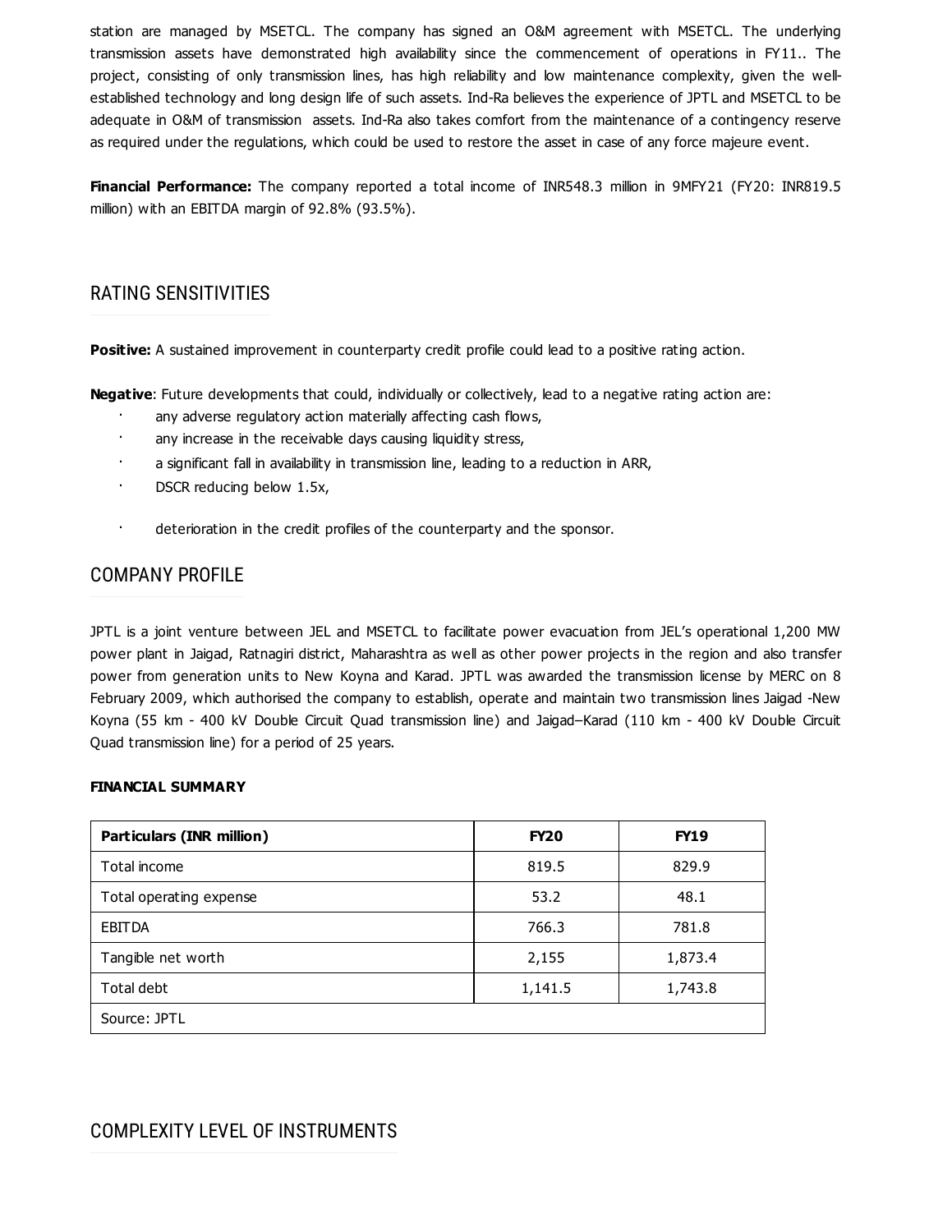| Instrument Type                  | Complexity Indicator |
|----------------------------------|----------------------|
| Term loan                        | Low                  |
| Fund-based working capital limit | Low                  |

For details on the complexity level of the instruments, please visit [https://www.indiaratings.co.in/complexity](https://www.indiaratings.co.in/complexity-indicators)indicators.

#### SOLICITATION DISCLOSURES

Additional information is available at www.indiaratings.co.in. The ratings above were solicited by, or on behalf of, the issuer, and therefore, India Ratings has been compensated for the provision of the ratings.

Ratings are not a recommendation or suggestion, directly or indirectly, to you or any other person, to buy, sell, make or hold any investment, loan or security or to undertake any investment strategy with respect to any investment, loan or security or any issuer.

#### ABOUT INDIA RATINGS AND RESEARCH

**About India Ratings and Research:** India Ratings and Research (Ind-Ra) is India's most respected credit rating agency committed to providing India's credit markets accurate, timely and prospective credit opinions. Built on a foundation of independent thinking, rigorous analytics, and an open and balanced approach towards credit research, Ind-Ra has grown rapidly during the past decade, gaining significant market presence in India's fixed income market.

Ind-Ra currently maintains coverage of corporate issuers, financial institutions (including banks and insurance companies), finance and leasing companies, managed funds, urban local bodies and project finance companies.

Headquartered in Mumbai, Ind-Ra has seven branch offices located in Ahmedabad, Bengaluru, Chennai, Delhi, Hyderabad, Kolkata and Pune. Ind-Ra is recognised by the Securities and Exchange Board of India, the Reserve Bank of India and National Housing Bank.

India Ratings is a 100% owned subsidiary of the Fitch Group.

For more information, visit [www.indiaratings.co.in](http://www.indiaratings.co.in/).

#### DISCLAIMER

ALL CREDIT RATINGS ASSIGNED BY INDIA RATINGS ARE SUBJECT TO CERTAIN LIMITATIONS AND DISCLAIMERS. PLEASE READ THESE LIMITATIONS AND DISCLAIMERS BY FOLLOWING THIS LINK: [HTTPS://WWW.INDIARATINGS.CO.IN/RATING-DEFINITIONS](https://www.indiaratings.co.in/rating-definitions). IN ADDITION, RATING DEFINITIONS AND THE TERMS OF USE OF SUCH RATINGS ARE AVAILABLE ON THE AGENCY'S PUBLIC WEBSITE [WWW.INDIARATINGS.CO.IN](http://www.indiaratings.co.in/). PUBLISHED RATINGS, CRITERIA, AND METHODOLOGIES ARE AVAILABLE FROM THIS SITE AT ALL TIMES. INDIA RATINGS' CODE OF CONDUCT, CONFIDENTIALITY, CONFLICTS OF INTEREST, AFFILIATE FIREWALL, COMPLIANCE, AND OTHER RELEVANT POLICIES AND PROCEDURES ARE ALSO AVAILABLE FROM THE CODE OF CONDUCT SECTION OF THIS SITE.